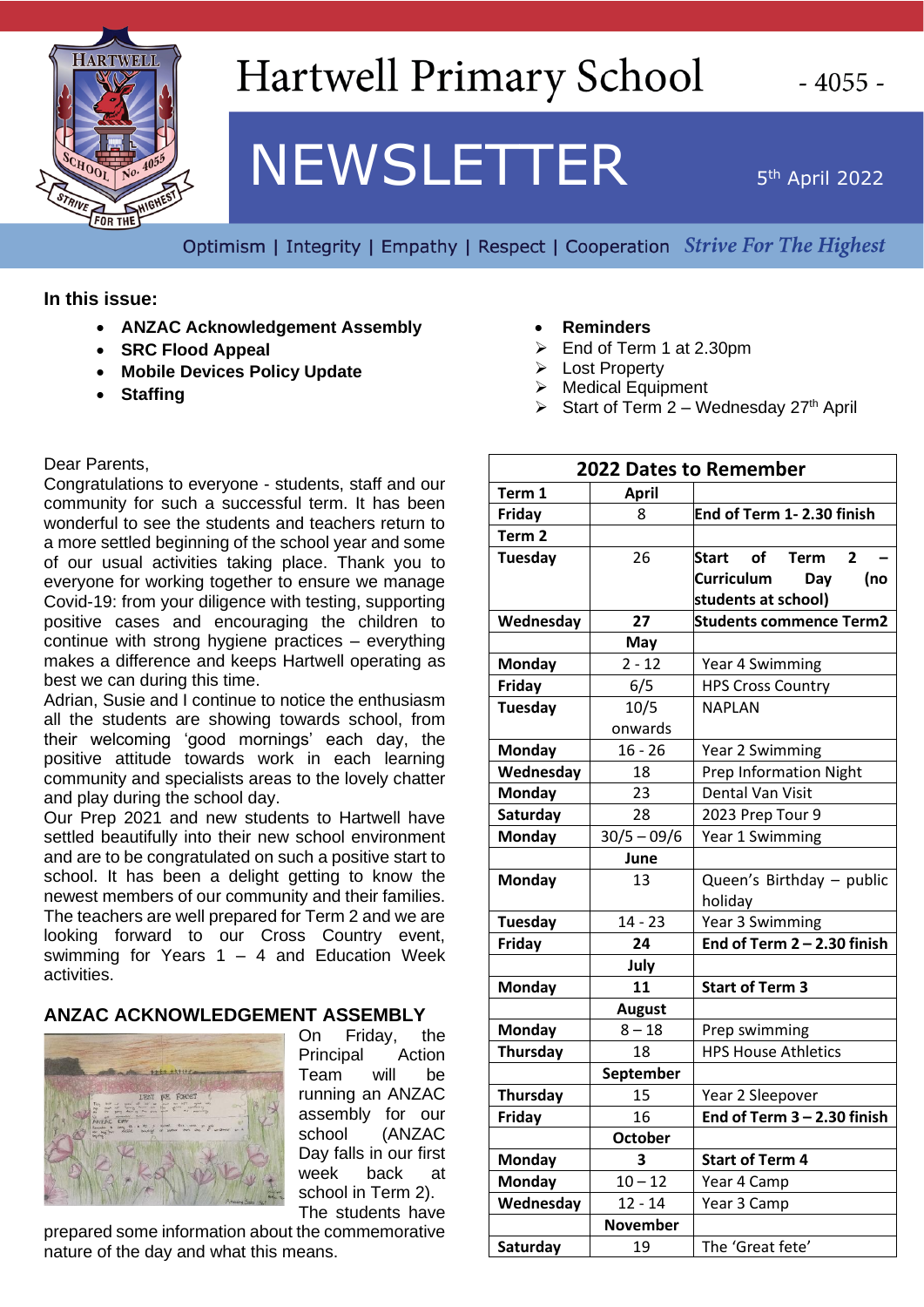You may see these beautiful posters around school that Sara S. drew as part of this activity.

We do have ANZAC badges available for purchase this week should the children like to contribute to this fundraiser.

#### **SRC FLOOD APPEAL**



The SRC worked diligently last week to put together a fantastic fundraising effort. They prepared lessons for the whole school on what a flood is, its causes and the<br>devastation it can devastation it can

wreak. They created posters and organised a dress up day on the theme of water and raised \$830 with a gold coin donation. This was the SRC's first fundraiser and they did a wonderful job. The funds will be donated via the Australian Red Cross.

#### **MOBILE DEVICES POLICY UPDATE**

Tomorrow we will be sending out an update to our Mobile Devices Policy. The Department of Education implemented this policy for all schools to support the management of mobile devices that are enabled for phone or internet use during the school day. This policy covers all devices that have connectivity, including phones and watches. Please read this policy carefully.

#### **ENROLMENTS 2023**

Today we have placed three enrolment boards in our local area. Many thanks to the Prep students and families who assisted me providing some lovely photographs. Enrolments for Prep 2023 are due by July  $29<sup>th</sup>$ , so please assist us by ensuring if you have a child coming to school next year your enrolment has been completed. Tours have already begun and again, it is fabulous to have these onsite and that we are able to share our wonderful school in person.

#### **MORNING DROP-OFF**

Please can I remind all families that children should not be arriving at school until 8.45am unless they are in before school care or attending a special activity, such as running club or tennis. The school playgrounds are not supervised until this time and it can lead to unsafe play and possible accidents. Next term, the children will remain outside until the bag bell goes at 8.50am and then go into school. This is another slow transition to 'normal' school and I appreciate your support.

#### **STAFFING**

I would like to thank Jess De Zilwa for the work she has done at Hartwell supporting our teachers this year as part of our Tutor Learning Initiative. Jess has been a member of our Hartwell staff for a number of years and begins her family leave this week. I'm sure you

will join with us in wishing Jess and husband every happiness as they extend their family.

Finally, thank you for your support this term and I wish you and your family a safe and happy holiday.

#### **Reminders**

- **Finish Time Friday 8 th April – Please remember that we will finish school at 2.30pm.**
- Lost Property this week we will do our best to return any named lost property to the students. If items have not been claimed by the end of the week, we will be placing this into the second hand cupboards next term. PLEASE can you label everything, it is a great help.
- **Medical Equipment** on Thursday we will be sending home all medical equipment (epipens and asthma bags) for children who require them at school. We ask that you firstly look in your child's school bag and then check the medication bags to ensure plans are up-to-date, medication is in-date and to check any items that require cleaning or renewal. Please return this to us next term on the first day back.

#### - **Curriculum Day - Term 2, Day 1**

*Please make a note that the first day of school for the children is WEDNESDAY 27th APRIL.* All teachers will be involved in a Curriculum Day on Tuesday 26<sup>th</sup> April and there will be a program provided by Team Kids should you wish to access this.

Dand

*Lisa Banks* **Principal**

#### **UNIFORM SHOP - SPARTAN SCHOOL WORLD**

Please contact Spartan for all uniform supplies. Hats can be purchased from the office if required urgently until the end of Term 1.

*Store Address: 66 Essex Road, Mt Waverley 3149 Telephone: 1800 815 557*

*Email: [onlineorders@spartanss.com.au](mailto:onlineorders@spartanss.com.au) Trading hours: Mon/Wed/Fri 12pm – 5pm First Saturday every month – 9am – 12pm*

#### *Website:*

[https://www.spartanschoolworld.com.au/collections/h](https://www.spartanschoolworld.com.au/collections/hartwell-primary-school) [artwell-primary-school](https://www.spartanschoolworld.com.au/collections/hartwell-primary-school)

#### **SECOND HAND UNIFORM SHOP**

Second hand school clothing that is of good quality and washed, can be dropped at the Second Hand Uniform Shop on Thursday mornings between 8.30am – 9.15am.

**Note: Please do not leave your donations at the Uniform Shop if it is unattended.**